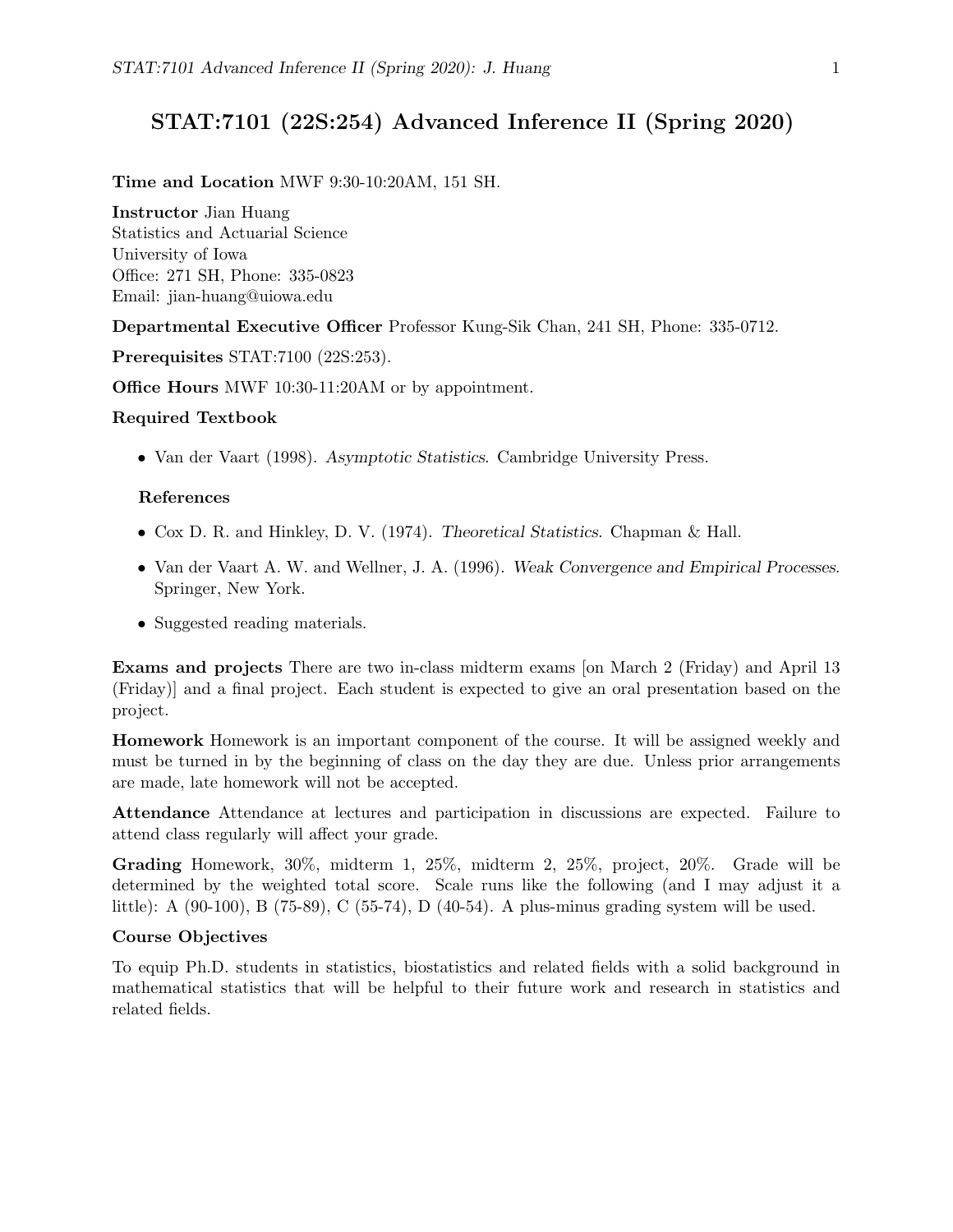## Topics to Be Covered

1. Topics in classical nonparametric statistics (Chapters 11-14)

U-statistics

Rank, sign and permutation tests

Relative efficiency

2. Likelihood ratio and chi-square tests (Chapters 16-17)

Likelihood ratio tests Rao's score and Wald's tests Chi-square tests Asymptotic behavior under nonstandard conditions EM-algorithm

3. Empirical processes (Chapters 18-19)

Stochastic convergence in metric spaces Glivenko-Cantelli and Donsker classes Applications in statistics

4. Regularization methods

Convex methods: Lasso, group Lasso Concave methods: SCAD, MCP, concave group selection Computational algorithms Theoretical properties

### 5. Selected topics

Presentations on suggested topics or topics you are interested in.